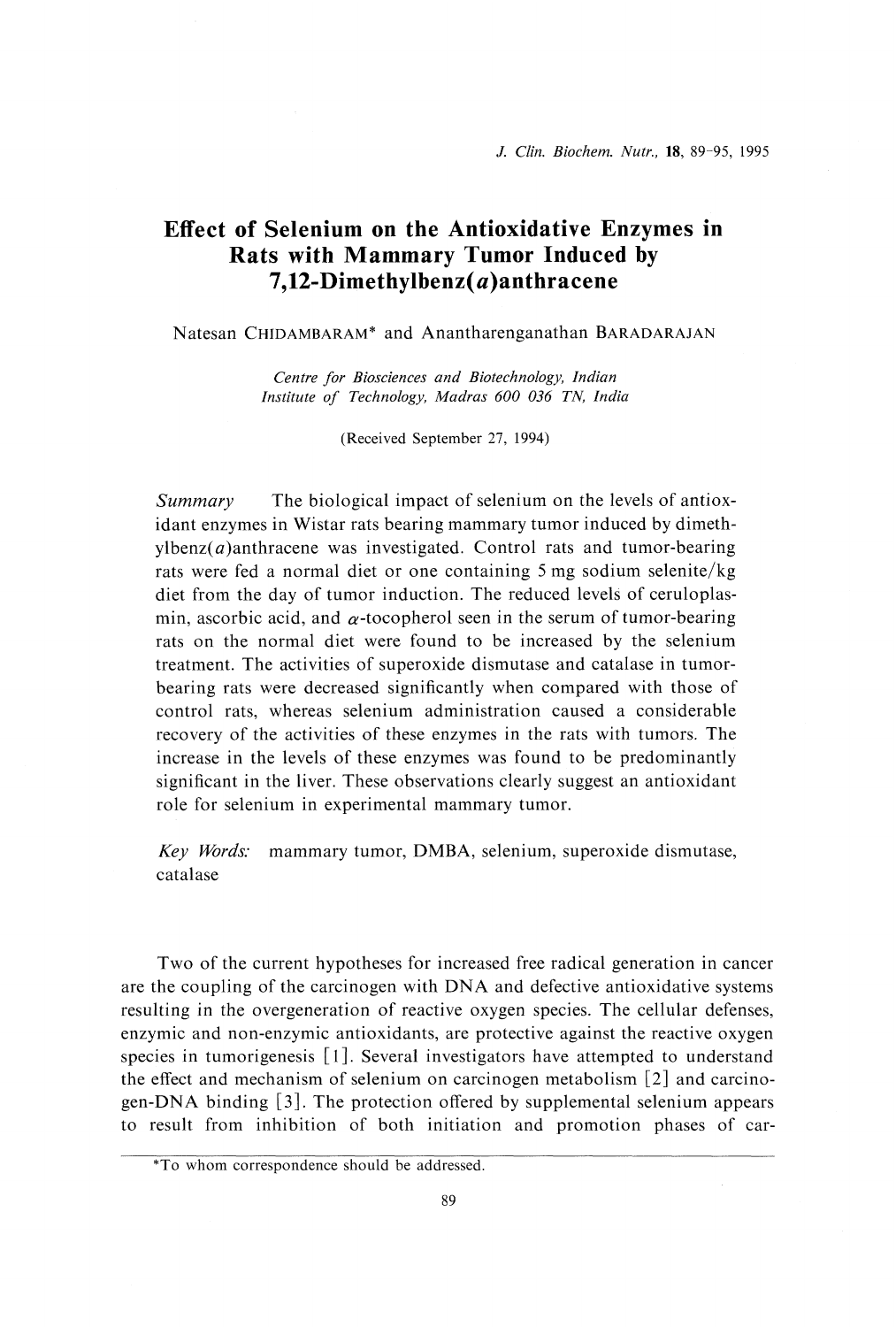cinogenesis [4], and selenium deficiency has been shown to impair the detoxifying response of antioxidants against the acute oxidative stress generated by the carcinogen [5].

 The protective effect of superoxide dismutase and catalase in macrophage- and in reactive oxygen-mediated DNA strand breaking in mammary tumor cells has been shown  $[6, 7]$ . L'Abbe *et al.* reported the reciprocal responses of selenium levels and the status of antioxidative enzymes during 7,12-dimethylbenz $(a)$ anthracene (DMBA)-induced mammary carcinogenesis in rats [8] . Also, Chidambaram and Baradarajan examined the effect of selenium on glutathione peroxidase activity and the status of lipid peroxidation in rats with induced tumors [9].

This study was undertaken to determine the impact of selenium on nonenzymic antioxidants as well as on the activities of superoxide dismutase and catalase against the acute oxidative stress during DMBA-induced mammary tumorigenesis in rats.

## MATERIALS AND METHODS

Animals. Female Wistar albino rats weighing around 40-50 g were obtained from Fredrick Institute of Plant Protection and Toxicology, Padappai, Tamil Nadu, India. Rats were maintained under hygienic conditions and were fed standard rat pellets (Hindustan Lever Ltd., Bombay, India) and water ad libitum.

Chemicals. Epinephrine, 2,4-dinitrophenyl hydrazine,  $\alpha, \alpha'$ -dipyridyl, sodium azide, p-phenylene diamine hydroxide, sodium selenite, 2,3-diaminonaphthalene, and DMBA were purchased from Sigma Chemical Co., St. Louis, MO. All other chemicals used were of analytical grade.

Animal treatment. For the preparation of DMBA emulsion, 25 mg of DMBA was added to 0.5 ml of sunflower oil, which was followed by 0.5 ml of 0.89% sodium chloride solution; and the mixture was vortexed to form an emulsion. For induction of mammary tumors, 1 ml of DMBA emulsion was injected subcutaneously into each rat by air pouch technique [10]. The rats were categorized as control rats (Group 1), selenite-administered control rats (Group 2), rats with tumor (Group 3) and selenite-administered rats with tumor (Group 4). Each group contained six rats. Rats in Groups 2 and 4 were fed sodium selenite at the rate of 5 mg/kg diet. The tumor-bearing rats were palpated once a week to determine the progress of tumor development. The rats were killed by cervical dislocation after 24 weeks.

Analytical methods. Selenium levels in serum was determined by the method of Watkinson [11]. Ascorbic acid and  $\alpha$ -tocopherol in serum were quantified following the methods of Omaye et al. [12] and Quaife and Dju [13], respectively. Serum ceruloplasmin was quantified as stated by the method of Ravin [14]. Plasma was separated from blood samples containing  $3.7\%$  trisodium citrate as anticoagulant  $(0.1 \text{ ml/ml blood})$ . Erythrocytes were washed three times with isotonic saline and hemolyzed by the addition of 0.015 M Tris-HC1 buffer, pH 7.2.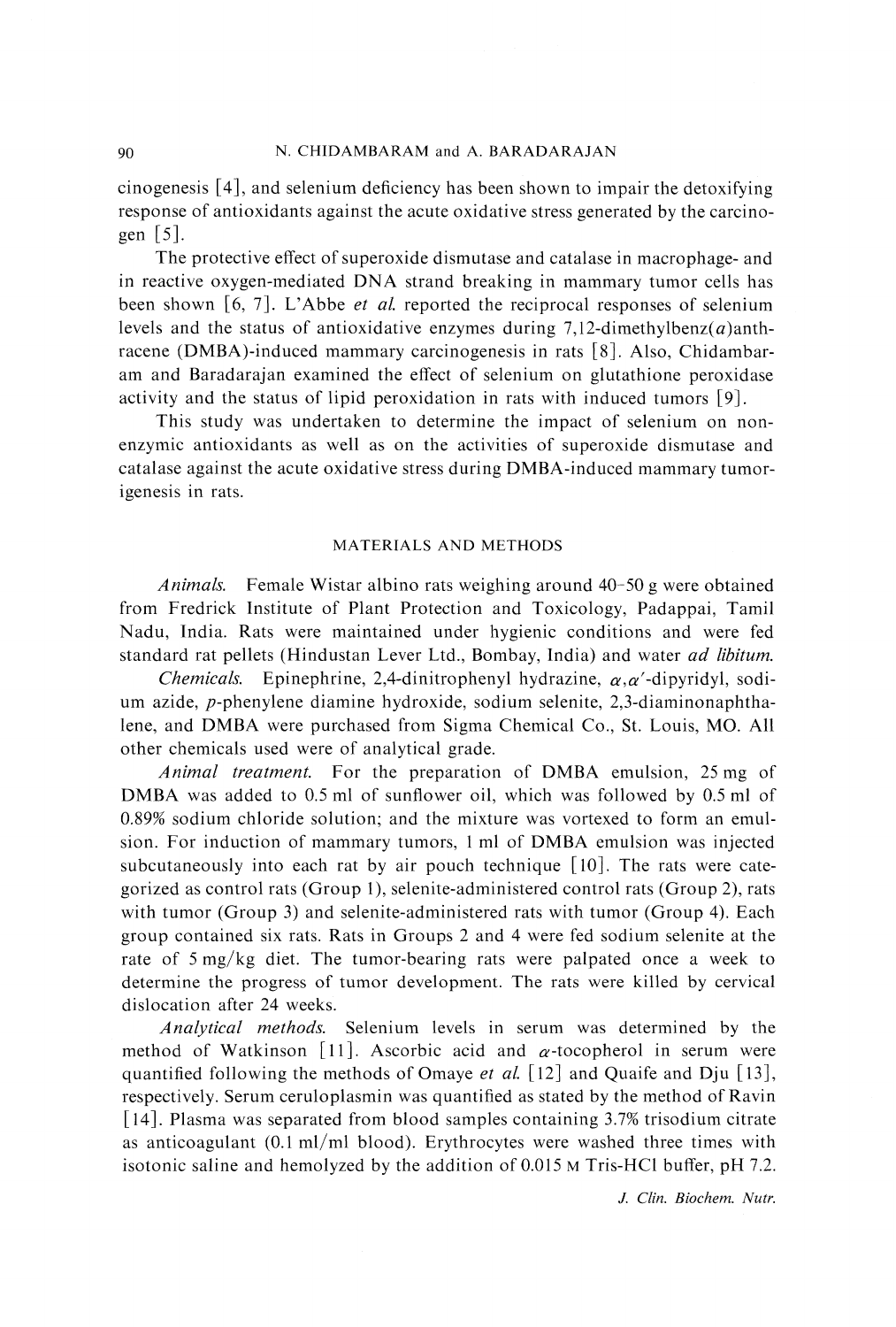### SELENIUM ROLES IN DMBA-INDUCED TUMOR 91

Hemoglobin and protein levels were estimated by the methods of Drabkin and Austin  $[15]$  and Lowry et al.  $[16]$ , respectively. Hemolysate and the homogenates of liver and kidney were used for the assay of superoxide dismutase following the method of Misra and Fridovich, which is based on the inhibition of the oxidation of epinephrine to adrenochrome transition by superoxide dismutase [17]. The catalase activity in hemolysate and the homogenates of liver and kidney were assayed by the method of Sinha [18]. The statistical significance between different groups was compared by Student's t-test.

## RESULTS

The levels of selenium, ceruloplasmin, ascorbic acid, and  $\alpha$ -tocopherol in the serum of rats of the various groups are presented in Table 1. A significant decrease in the levels of antioxidants was noted in the serum of tumor-bearing rats compared with the levels for control animals. Whereas the increase in antioxidant levels was nonsignificant for selenium-administered control rats compared with untreated control rats. Selenium administration to rats with tumors caused a 32, 19, 16 and 16% increase in the serum levels of selenium, ascorbic acid, ceruloplasmin, and  $\alpha$ -tocopherol, respectively, when their levels were compared with those of tumorbearing rats fed the normal diet.

The activity of superoxide dismutase was found to be significantly ( $p < 0.001$ ) decreased in liver, kidney, and erythrocytes of tumor-bearing rats when compared with that of the control rats (Table 2). No significant differences were discerned in the superoxide dismutase activity between selenium-administered and untreated

| Parameters                   | Group 1         | Group 2                        | Group 3          | Group 4                             |  |  |
|------------------------------|-----------------|--------------------------------|------------------|-------------------------------------|--|--|
| Selenium $(\mu g/liter)$     | $0.075 + 0.009$ | $0.082 + 0.011$ <sup>N.S</sup> |                  | $0.059 + 0.007**$ $0.087 + 0.01***$ |  |  |
| Ceruloplasmin $(mg/dl)$      | $3.95 + 0.46$   | $4.07 + 0.42$ <sup>N.S</sup>   | $3.14 + 0.35*$   | $3.72 + 0.26**$                     |  |  |
| Ascorbic acid $(mg/dl)$      | $2.67 + 0.39$   | $2.71 + 0.35$ <sup>N.S</sup>   | $2.06 + 0.24$ ** | $2.53 + 0.12***$                    |  |  |
| $\alpha$ -Tocopherol (mg/dl) | $1.32 + 0.16$   | $1.45 + 0.18$ <sup>N.S</sup>   | $1.03 + 0.12**$  | $1.23 + 0.09**$                     |  |  |

Table 1. Values of non-enzymatic antioxidants in serum of rats.

Values are expressed as mean  $\pm$  SD for 6 rats. \*  $p < 0.05$ , \*\* $p < 0.01$ , \*\*\*  $p < 0.001$ , N.SNonsignificant. Compared between Groups 1 and 2, Groups 1 and 3, and Groups 3 and 4.

| Table 2. | Activities of superoxide dismutase in erythrocytes, liver, and kidney of rats. |  |  |  |  |
|----------|--------------------------------------------------------------------------------|--|--|--|--|
|          |                                                                                |  |  |  |  |

| Source       | Group 1       | Group 2                                                     | Group 3          | Group 4            |
|--------------|---------------|-------------------------------------------------------------|------------------|--------------------|
| Erythrocytes | $3.18 + 0.43$ | $3.23 + 0.35$ <sup>N.S</sup>                                | $1.98 + 0.24***$ | $2.82 \pm 0.36***$ |
|              |               | (50% inhibition of autoxidation reaction/min/mg Hb)         |                  |                    |
| Liver        | $6.15 + 0.74$ | $6.27 + 0.67$ <sup>N.S</sup>                                | $3.69 + 0.48***$ | $5.76 + 0.65***$   |
|              |               | $(50\%$ inhibition of autoxidation reaction/min/mg protein) |                  |                    |
| Kidney       | $3.09 + 0.32$ | $3.14 + 0.36$ <sup>N.S</sup>                                | $1.63 + 0.21***$ | $2.84 \pm 0.28***$ |
|              |               | $(50\%$ inhibition of autoxidation reaction/min/mg protein) |                  |                    |

Values are expressed as mean  $\pm$  SD for 6 rats. \*\*\*  $p$  < 0.001, N.SNon-significant. Compared between Groups 1 and 2, Groups 1 and 3, and Groups 3 and 4.

Vol. 18, No. 2, 1995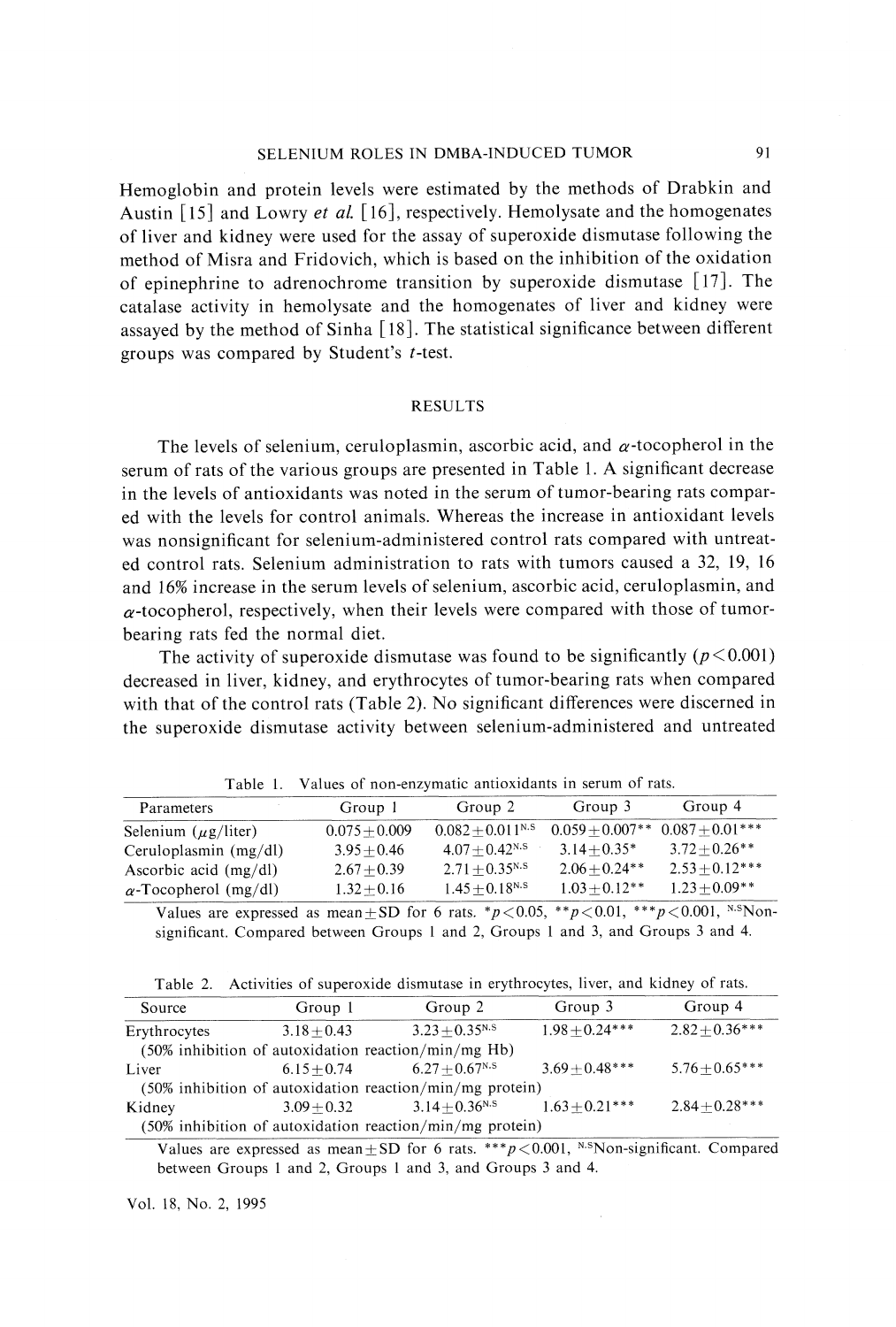| Source                                                              | Group 1                                                             | Group 2                       | Group 3           | Group 4          |  |  |
|---------------------------------------------------------------------|---------------------------------------------------------------------|-------------------------------|-------------------|------------------|--|--|
| Erythrocytes                                                        | $0.17 + 0.019$                                                      | $0.18 + 0.021$ <sup>N.S</sup> | $0.11 + 0.017***$ | $0.15 + 0.023*$  |  |  |
| $(\mu M \text{ of } H_2O_2 \text{ consumed/min/mg Hb})$             |                                                                     |                               |                   |                  |  |  |
| Liver                                                               | $66.73 + 7.98$                                                      | $69.18 + 7.54$ <sup>N.S</sup> | $37.14 + 5.12***$ | $59.28 + 6.02**$ |  |  |
| ( $\mu$ M of H <sub>2</sub> O <sub>2</sub> consumed/min/mg protein) |                                                                     |                               |                   |                  |  |  |
| Kidney                                                              | $7.03 + 0.679$                                                      | $7.21 + 0.941$ <sup>N.S</sup> | $4.65 + 0.468***$ | $6.12+0.709**$   |  |  |
|                                                                     | ( $\mu$ M of H <sub>2</sub> O <sub>2</sub> consumed/min/mg protein) |                               |                   |                  |  |  |

Table 3. Activities of catalase in erythrocytes, liver, and kidney of rats.

Values are expressed as mean  $\pm$  SD for 6 rats. \* $p < 0.05$ , \*\* $p < 0.01$ , \*\*\* $p < 0.001$ , N.SNonsignificant. Compared between Groups 1 and 2, Groups 1 and 3, and Groups 3 and 4.

control rats. However, selenium administration to the rats with induced tumors increased or recovered the activities of superoxide dismutase in the liver, kidney, and erythrocytes significantly ( $p \le 0.001$ ).

The activity of catalase in liver, kidney, and erythrocytes of rats are depicted in Table 3. The catalase activity in liver, kidney, and erythrocytes of tumor-bearing rats was found to be significantly ( $p < 0.001$ ) lower than that of the control rats, whereas it increased significantly in liver ( $p<0.01$ ), kidney ( $p<0.01$ ), and erythrocytes ( $p < 0.05$ ) in selenium-administered, tumor-bearing animals. The increase in activity was more pronounced in tissues than in erythrocytes. However, the catalase activity in liver, kidney, and erythrocytes of selenium-administered control rats differed little when compared with that of untreated control rats.

#### DISCUSSION

 DMBA has been recognized as an initiator of mammary cancer in rats [19]. DMBA metabolites bind DNA covalently to form an adduct by either one- and/ or two-electron oxidation or monooxygenation primarily with both syn- and antidihydrodiol epoxides in the bay region  $[20, 21]$ . This tumor promoter (DMBA metabolites-DNA adduct) induces the formation of the superoxide anion radical, which is responsible for the formation of reactive molecular oxygen and hydrogen peroxide during tumor promotion [22]. Several investigators reported that superoxide dismutase and catalase activities were significantly depressed by this tumor promoter  $\left[23, 24\right]$ . Yamaguchi *et al.* suggested that the reduction in liver catalase activity in the tumor bearer may be due to a down-regulation of the catalase gene induced by a certain humoral factor(s)  $[25]$ . Observations from our earlier studies revealed that a significant reduction in glutathione peroxidase activity was associated with a concomitant increase in the status of lipid peroxidation in tumorbearing rats [9]. The significant reduction in serum selenium and glutathione peroxidase activity in tumorous rats and the increase in them in selenite-treated tumorous rats largely depend on the chemical form, status, retention behavior, and incorporation of selenium into enzymic selenoprotein, i.e., selenium-dependent glutathione peroxidase. In the present investigation, the levels of non-enzymic antioxidants as well as the activities of superoxide dismutase and catalase were

J. Clin. Biochem. Nutr.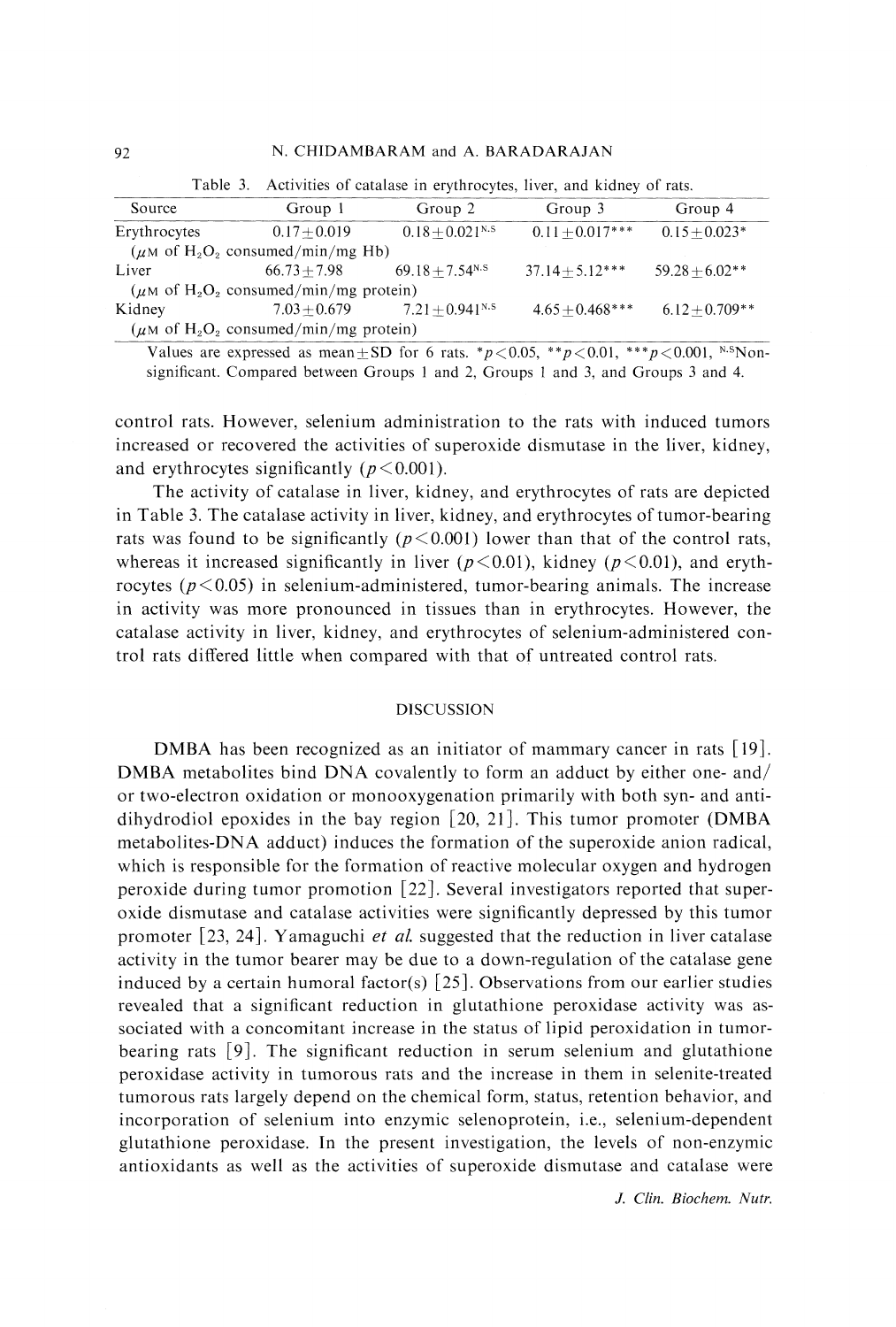found to be significantly reduced in tumor-bearing rats, while the tumorous rats treated with selenite showed a significant increase in the activities of superoxide dismutase and catalase. Hence, the significance of the role of selenium in antioxidant stress is underlined.

Selenium is associated predominantly with glutathione peroxidase (75 to 85%) in erythrocytes of rats [26]. The antioxidative role of selenium is largely dependent on glutathione peroxidase, while the other antioxidative enzymes play a complementary role to glutathione peroxidase during oxidative stress in any diseased condition. Thus the reduced activity of antioxidative and protective mechanisms during tumorigenesis results in the accumulation of higher concentrations of oxygen species. The oxidative stress during tumorigenesis can be manipulated by adjusting the expression of superoxide dismutase and catalase in eukaryotic cells [27, 28]. Greenberg *et al.* identified a genetic locus, the superoxide response regulon, which is responsible for the regulation of the respective proteins with demonstrable antioxidant roles against superoxide stress [28]. It can be, therefore, concluded that the decreased activity in the antioxidative enzymes present in the tumor bearer may be due to reduction in the synthesis of the protein portions of these enzymes. Thus, the resulting excess of non-detoxified free radicals may mediate some molecular events linked to tumor promotion that cause cell injury and death.

 Dietary selenium is capable of altering the incidence of DMBA metabolites-DNA adducts by inhibiting the initiation phase of mammary carcinogenesis [4]. This is due to the reduced formation of adducts, viz., anti- and syn-diol epoxides of deoxyguanosine and deoxyadenosine by selenium administration [21, 29]. Selenium supplementation to the rats with DMBA-induced tumor resulted in 58 and 32% reduction in the rate of formation of anti-dihydrodiol epoxide adducts bound to guanosine and adenosine, respectively [4]. Selenium administration, therefore, can reduce the generation of superoxide anion by inhibiting the formation of DMBA metabolites-DNA adducts during mammary tumorigenesis in rats. Our earlier studies provide evidence suggesting a pivotal physiological role for selenium in the protective mechanism against uncontrolled lipid peroxidation in tumor-bearing rats [9].

The formation of DMBA metabolites-DNA adduct during mammary tumorigenesis in rats causes an increased generation of superoxide anion. This could be accompanied by a subsequent accumulation of free radicals corresponding to an increase in the lipid peroxidation coupled with reduction in the activities of antioxidative enzymes. The free radical-scavenging enzymes, superoxide dismutase and catalase, are increased in tumor-bearing rats by selenium supplementation, thereby decreasing reactive oxygen species toxicity in cellular organelles. We thus conclude that administration of selenium to rats with mammary tumor confers a decrease in the levels of reactive oxygen species in cellular organelles, thereby preventing cell damage and subsequent cell death.

Vol. 18, No. 2, 1995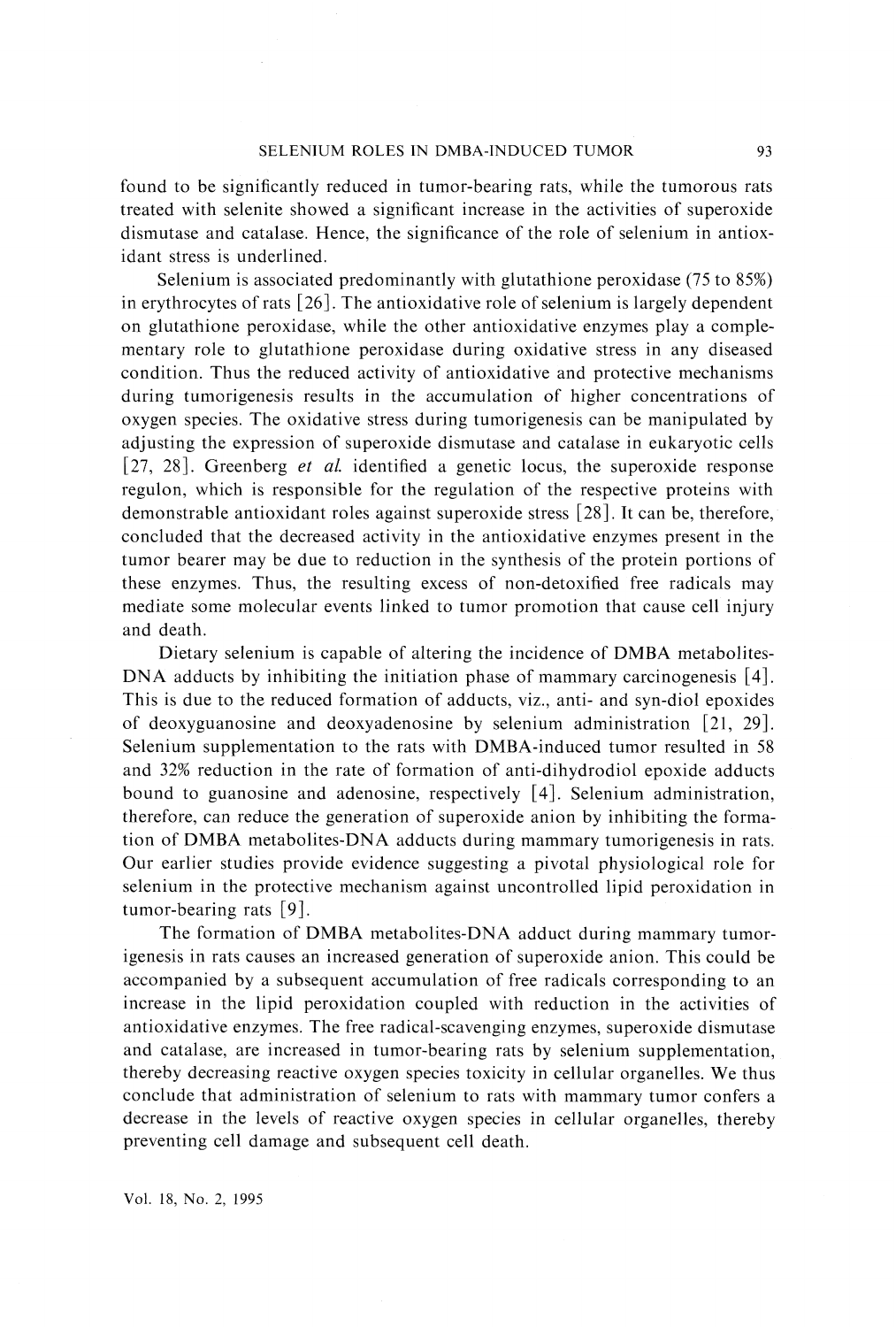Discussion with Dr. B. Nagarajan, Head, Microbiology and Tumor Biochemistry, Cancer Institute, Madras is gratefully acknowledged. This study was supported by the Indian Institute of Technology, Madras.

#### REFERENCES

- 1. Cerutti, P.A. (1985): Prooxidant status and tumor promotion. Science, 227, 375-380.
- 2. Marshall, M.V., Arnott, M.S., and Jacobs, M.M. (1979): Selenium effects on the carcinogenicity and metabolism of 2-acetylaminofluorene. Cancer Lett., 7, 331-338.
- 3. Liu, J., and Milner, J.A. (1992): Age, dietary selenium and quantity of 7,12-dimethylbenz $(a)$ anthracene influence the in vivo occurrence of rat mammary DNA adducts. J. Nutr., 122, 1361-1368.
- 4. Liu, J., Gilbert, K., Parker, H.M., Haschek, W.M., and Miler, J.A. (1991): Inhibition of 7,12-dimethylbenz(a)anthracene-induced mammary tumors and DNA adducts by dietary selenite. Cancer Res., 51, 4613-4617.
- 5. Pence, B.C. (1991): Dietary selenium and antioxidant status: Toxic effects of 1,2-dimethylhydrazine in rats. J. Nutr., 121, 138-144.
- 6. Paul, L.A., Fulton, A.M., and Heppner, G.H. (1989): Reactive oxygen-mediated damage to murine mammary tumor cells. *Mutat. Res.*, 215, 223-234.
- 7. Chong, Y.C., Heppner, G.H., Paul, L.A., and Fulton, A.M. (1989): Macrophage-mediated induction of DNA strand breaks in target tumor cells. Cancer Res., 49, 6652-6657.
- 8. L'Abbe, M.R., Fischer, P.W.F., and Chavez, E.R. (1989): Changes in selenium and antioxidant status during DMBA-induced mammary carcinogenesis in rats. J. Nutr., 119, 766-771.
- 9. Chidambaram, N., and Baradarajan, A. (1994): Dietary selenium effects on lipid peroxidation and glutathione peroxidase in rats with mammary tumor induced by 7,12-dimethylbenz $(a)$ anthracene. Med. Sci. Res., 22, 285-287.
- 10. Arun, B., Udayachander, N., and Meenakshi, A. (1984): 7,12-Dimethylbenz(*a*)anthracene induced mammary tumor in Wistar rats by "Air Pouch Techniques"-A new approach. Cencer Lett., 25, 187-194.
- 11. Watkinson, J.H. (1966): Fluorometric determination of selenium in biological materials with 2,3-diaminonaphthalene. Anal. Chem., 38, 92-97.
- 12. Omaye, S.T., Turabull, J.D., and Sauberlich, H.E. (1979): Selected methods for the determination of ascorbic acid in animal cells, tissues and fluids. *Methods Enzymol.*, 62, 1-11.
- 13. Quaife, M.L., and Dju, M.Y. (1948): Chemical estimation of vitamin E in tissue and the  $\alpha$ tocopherol content of normal tissues. J. Biol. Chem., 180, 263-272.
- 14. Ravin, H.A. (1961): Improved colorimetric enzymic assay of ceruloplasmin. J. Lab. Clin. Med., 58, 161-168.
- 15. Drabkin, D.L., and Austin, J.H. (1932): Spectrophotometric studies, spectrophotometric constants for common haemoglobin derivatives in human, dog and rabbit blood. J. Biol. Chem., 98, 719-733.
- 16. Lowry, O.H., Rosebrough, N.J., Farr, A.L., and Randall, R.J. (1951): Protein measurement with Folin phenol reagent. *J. Biol. Chem.*, 193, 265-275.
- 17. Misra, H.P., and Fridovich, I. (1972): The role of superoxide anion in the antioxidation of epinephrine and a simple assay for superoxide dismutase. J. Biol. Chem., 247, 3170-3175. 18. Sinha, A.K. (1972): Calorimetric assay of catalase. Anal. Biochem., 47, 380-395.
- 19. L'Abbe, M.R., Fischer, P.W.F., Campbell, J.S., and Chavez, E.R. (1989): Effects of dietary selenium on DMBA-induced carcinogenesis in rats fed a diet high in mixed fats. J. Nutr., 119, 757-765.
- 20. Dipple, A., Pigott, M., Moschel, R.C., and Costantino, N. (1983): Evidence that binding of 7,12-dimethylbenz $(a)$ anthracene to DNA in mouse embryo cell cultures results in extensive substitution of both adenine and guanine residues. Cancer Res., 43, 4132-4135.
- 21. Lane, H.W., Strenth, R., Johnson, J., and White, M. (1991): Effect of chemical form selenium

J. Clin. Biochem. Nutr.